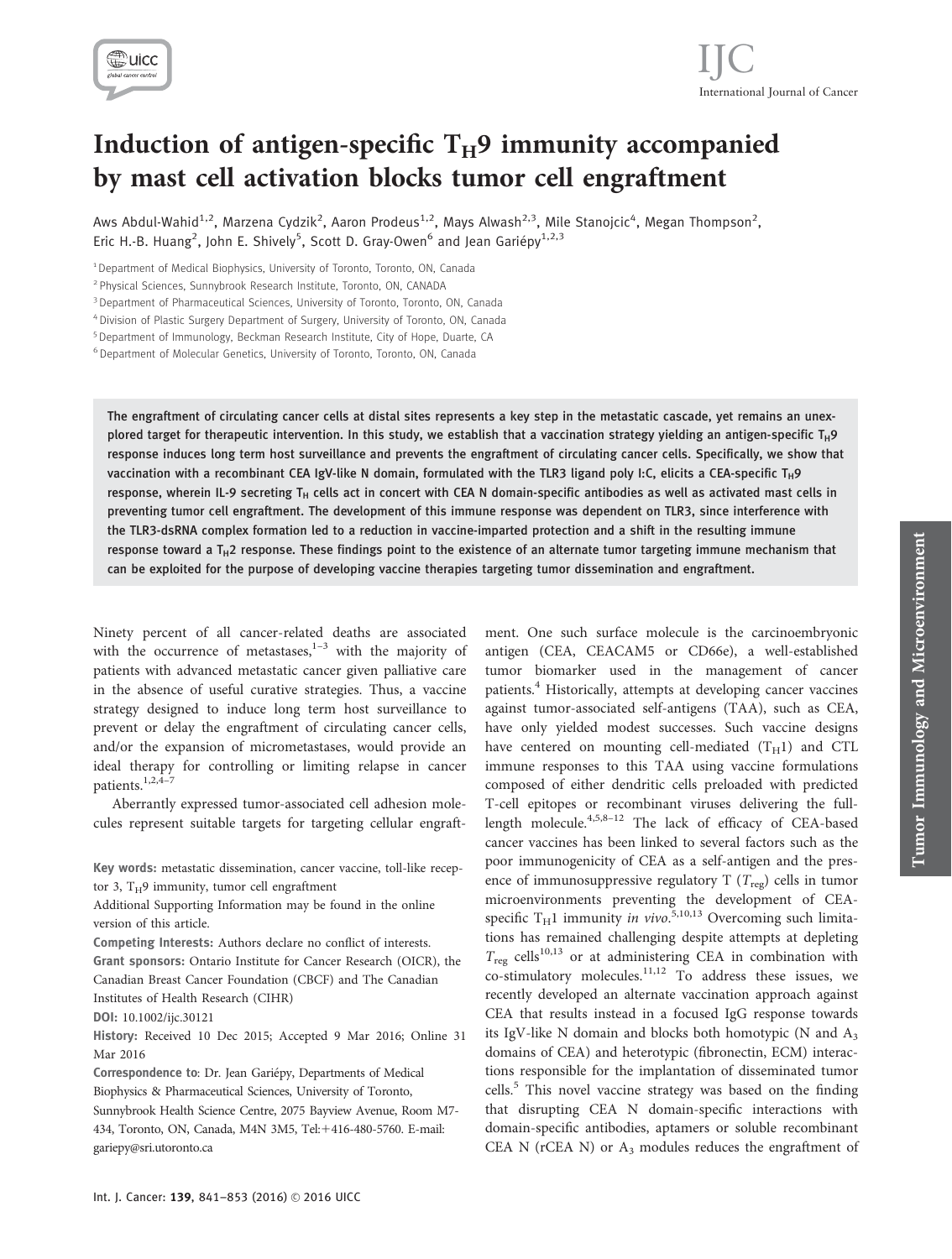#### What's new?

The vast majority of cancer deaths are the result of metastasis, yet the integration of circulating tumor cells at sites distant from the tumor of origin remains largely unexplored from the view of therapeutics. A vaccine capable of neutralizing circulating tumor cells, however, could be key to preventing or delaying metastasis, according to this study. A carcinoembryonic antigen (CEA)-based vaccine with a focused response against the IgV-like N domain successfully generated a CEA-specific T<sub>H</sub>9 response that blocked the establishment of metastatic tumor nodules in mice. This alternate tumor-eradication mechanism could aid the development of metastasis-preventing immunotherapies.

CEA-expressing tumor cells as well as the formation and expansion of tumor foci in vivo.<sup>6,14</sup> Vaccinating CEA transgenic mice (CEA.Tg) with a recombinant, nonglycosylated form of the CEA Ig V-like N domain combined with poly I:C, as an adjuvant, led to the production of circulating antibodies exhibiting anti-adhesive as well as cytocidal properties (ADCC, CDC), which blocked the lodging and formation of CEA-expressing murine tumor foci in the lungs and peritoneal cavity of vaccinated CEA.Tg mice.<sup>5</sup> Remarkably, we now report that administration of this vaccine formulation engenders an antigen-specific  $T_H$ 9 response, where IL-9 secreting  $T_H$  cells act in concert with CEA N domain-specific antibodies as well as activated mast cells in preventing the engraftment of disseminated tumor cells.

# Material and Methods Expression and purification of rCEA N domain

Recombinant His-tagged CEA N domain (residues 1–132) was purified from inclusion bodies under denaturing conditions by affinity chromatography using Ni-NTA agarose beads (Sigma-Aldrich)<sup>5</sup>. The His-tag was subsequently cleaved using recombinant Tobacco etch virus (rTEV) protease and the resulting suspension containing digested as well as undigested His-tagged rCEA N domain and rTEV was mixed with ten volumes of solubilization buffer (50 mM Tris (pH8), 8 M urea, 250 mM NaCl, and 10 mM  $\beta$ -mercaptoethanol) and then subjected to affinity chromatography using Ni-NTA columns. Untagged rCEA N domain was collected in the flow through fraction and refolded as previously described.5,6 Endotoxin contamination was removed from rCEA N domain preparations using Detoxigel columns (Pierce, Thermo Scientific; Ontario, Canada). The purity of the final recombinant products was confirmed by SDS PAGE and FPLC analysis.

## CEA transgenic mice

Mice expressing human CEA as a transgene, thereafter referred to as CEA.Tg, were kindly provided by Dr. Wolfgang Zimmerman (Tumor Immunology Laboratory, LIFE-Center, Klinikum Grosshadern, Ludwig-Maximilians-University; Germany). These transgenic animals as well as C57BL/6 mice were bred and kept under standard pathogen-free conditions at the Sunnybrook Health Sciences Center Comparative Research Animal facility. All experiments were performed following the approval of the local animal welfare committee and in accordance with the rules and regulations of the Canadian Council for Animal Care.

## Cells and growth conditions

Murine colon carcinoma MC38.CEA cells were a gift from Dr. Jeffrey Schlom (National Cancer Institute; Bethesda, Maryland). Cells were cultured at  $37^{\circ}$ C in a humidified 5.0% CO2 atmosphere in complete media (Dulbecco's modified Eagle's medium (DMEM) supplemented with 10% fetal bovine serum, penicillin (100 U/mL), and dihydrostreptomycin  $(100 \mu g/mL)$ ).

## Immunizations and tumor challenge

CEA.Tg mice were vaccinated with formulations containing rCEA N domain as a 1:1 (v/v) mixture with either Alum (Invivogen) or a squalene-based nanoemulsion (AddaVax; Invivogen). We investigated different parenteral routes of administering these formulations and deduced that subcutaneous (SC) administration of Alum-formulated rCEA N domain and intramuscular (IM) administration of Squaleneformulated rCEA N domain produced the best immune responses for these particular adjuvant formulations (Supporting Information Fig. 1). Alternatively, CEA.Tg mice were immunized with the standard regimen previously reported to impart protective prophylactic immunity, $5$  whereby mice received an intraperitoneal (IP) injection of a 200  $\mu$ L formulation containing 100 µg of recombinant CEA N domain mixed with 100 µg Poly I:C (Sigma-Aldrich; Ontario, Canada). Mice were primed on Day 1 followed by two booster shots of the same formulation on days 5 and 10 postinjection.

On Day 15 post-immunization, all animals were challenged with  $2 \times 10^5$  MC38.CEA tumor cells implanted in their peritoneal cavity. Tumor burdens were assessed by counting the number of tumor nodules. $5$  Vaccination was considered protective when vaccinated mice displayed fewer than 15% of the mean number of peritoneal tumor nodules enumerated in non-immunized CEA.Tg mice.

## Preparation and cultivation of leukocytes

Spleens were aseptically removed from euthanized mice and cells were collected by gently forcing the organs through a 40 lm cell strainer (Falcon). The cells were subsequently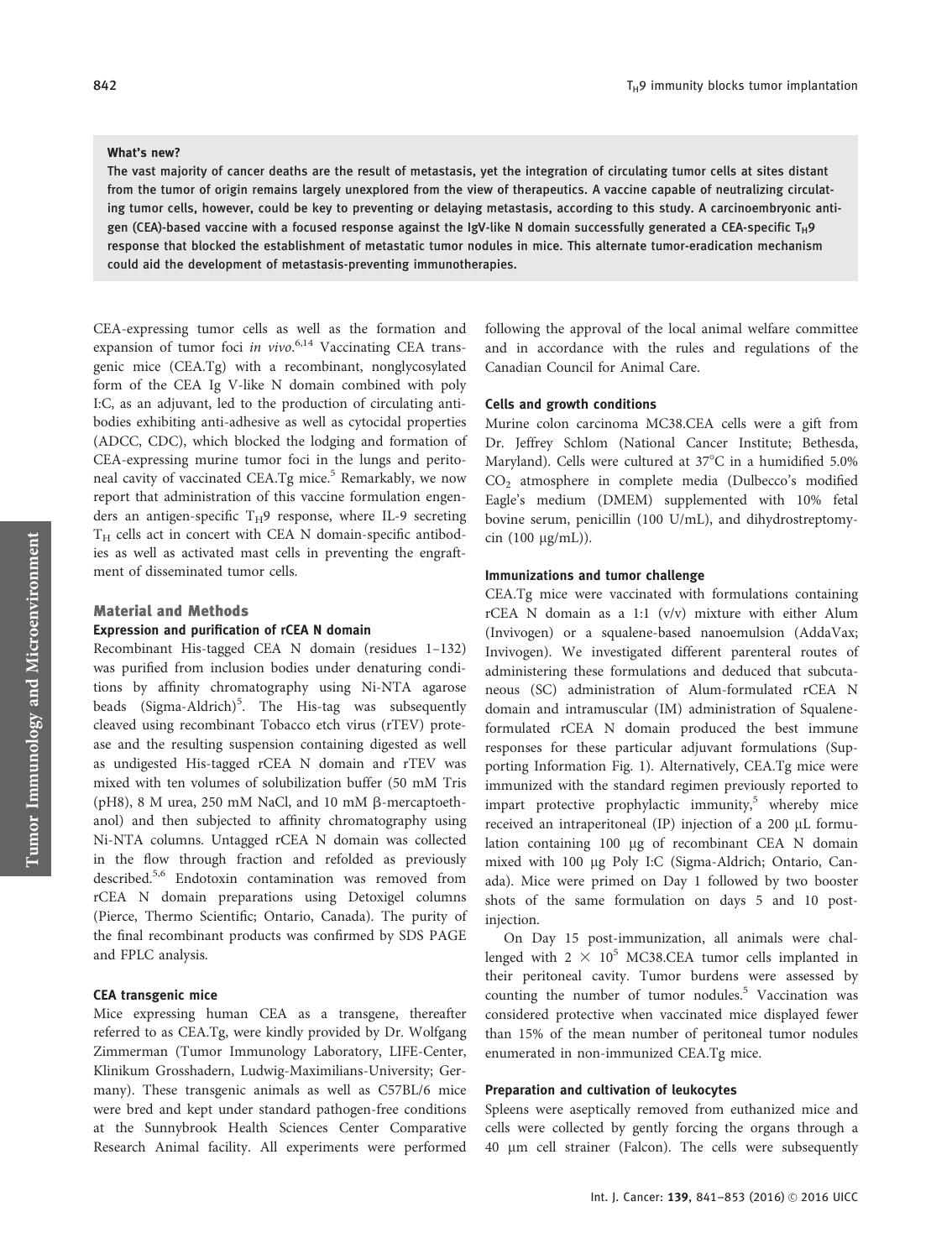washed three times with cold wash medium containing RPMI supplemented with penicillin (100 U/mL) and streptomycin (100 µg/mL) and 1% FBS. Cell viability was determined using Trypan blue dye exclusion assay with cell viability following harvest typically being  $\geq$  95%. Leukocytes were suspended at a density of  $1 \times 10^6$  cells per mL in complete medium (RPMI-1640 supplemented with penicillin (100 U/mL), streptomycin (100 µg/mL), 2 mM l-glutamine, 1 mM HEPES, 0.05 mM  $\beta$ -mercaptoethanol and 10% FBS).

Peritoneal exudate cells (PECs) were harvested by flushing the abdominal cavities of mice with 10 mL of cold wash medium. Cells were collected from the wash medium by centrifugation, washed twice and suspended at a density  $3 \times 10^5$ cells per mL in complete medium.

# Analysis of CEA-specific T cell responses

CEA-specific cytokine secreting lymphocytes were quantified by cytokine ELISPOT, as previously reported.<sup>5,15</sup> Briefly, splenocytes recovered from immunized and control mice were stimulated  $ex$  vivo with rCEA N domain (10  $\mu$ g per well). CEA-specific cytokine secreting cells were quantified using the IFN-g, IL-2, IL-9 and IL-4 ELISPOT development modules (R&D Systems; Minneapolis, MN, USA) according to the manufacturer's recommendations with the exception that the antibodies and enzyme-coupled streptavidin were diluted at a concentration of 1:100. The spots were enumerated using an automated ELISPOT plate counter (Cellular Technologies Inc; Shaker Heights, OH). Frequencies of CEA-specific cytokine secreting cells were calculated by subtracting background values (calculated from wells containing unstimulated cells) from measured test values as previously described.<sup>5,15</sup>

The production of IL-9 by  $T_H$ 9 cells was confirmed by intracellular cytokine staining. Splenocytes from immunized and untreated CEA.Tg mice were cultured for 72 hrs. For antigen re-stimulation, splenocytes were cultured in the presence of rCEA N domain (10 mg/mL) for 72 hrs. In the last 12 hrs, monensin was added and cells were harvested and stained for  $CD3^+$   $CD4^+$   $CD8^+$  surface expression followed by fixing and permeabilization using the BD Cytofix/Cytoperm Kit (BD Biosciences), according to the manufacturer's instructions. The presence of intracellular IL-9 was detected using Allophycocyanin-conjugated anti-IL-9 mAb (clone RM9A4; Biolegend; San Diego, CA).

# Role of TLR3 signaling in inducing a CEA-specific  $T_H$ 9 response

In order to assess the relevance of TLR3 signaling on the development of protective CEA-specific  $T_H$ 9 immunity in vivo, we co-administered CEA formulated with poly I:C, to CEA.Tg mice with 500 µg of the TLR3/dsRNA complex inhibitor T3RCI  $((R)-2-(3-Chloro-6-fluorobenzo [b] thio$ phene-2-carboxamido)-3-phenylpropanoic acid, EMD Millipore) using the immunization schedule described above. Animals were then subdivided into two groups, where one group was challenged with MC38.CEA tumor cells (IP), as

Spleen-derived leukocytes were stimulated ex vivo with rCEA N domain (10 µg per well) for 48 hrs and were subsequently recovered for RNA extraction. Quantification of IL-2 and IL-4 expression in stimulated lymphocytes was performed using digital PCR. Briefly, total RNA was extracted from  $4 \times$ 106 lymphocytes using RNeasy Mini spin columns (Qiagen) as directed by the manufacturer. Complementary DNA synthesis was performed using the RevertAid First Strand cDNA Synthesis Kit (Thermo Scientific), using oligo  $(dT)_{18}$  primer. The cDNA was then used to determine the number of IL-2 and IL-4 transcripts by digital PCR, using either a combination of Il2-F (ACTTCAAGCTCCACTTCAAG) and Il2-R (GAGTCAAA TCCAGAACATGC) or the Il4-F (CCAGCTAGTTGTCATCC TGCTCTTCTTTCTCG) and Il4-R (CAGTGATGTGGACTT GGACTCATTCATGGTGC) primer pairs. The number of IL-2 and IL-4 transcripts was quantified using a QX200 Droplet Digital PCR system (Bio-Rad, Mississauga, ON, Canada), as recommended by the manufacturer.

## Enzyme-linked immunosorbent assay

Enzyme-linked immunosorbent assay (ELISA) was performed as previously described,<sup>5</sup> where 96-well microtiter ELISA plates (Falcon) were coated with 1 µg per well of rCEA N domain. Sera derived from immunized or control mice were serially diluted in 1% BSA–PBS–25 mM EDTA and incubated for 1 hr at room temperature with gentle shaking. After a washing step, the plates were incubated with HRP-coupled anti-mouse IgG, IgG1 or IgG2a secondary antibodies (diluted in 0.5% BSA–PBS–EDTA; 1:5,000; Bethyl Laboratories; Montgomery, TX) for 1 hr at room temperature. For analysis of CEA-specific serum IgA levels, plates were prepared as described above, and the presence of bound IgA was detected using anti-mouse IgA (1:800; Bethyl laboratories). The plates were then washed and developed using 3,3',5,5'-tetramethylbenzidine (TMB; Sigma-Aldrich) for 5 min at room temperature. The chromogenic reactions were stopped using half volume (50  $\mu$ L) of 0.5 M H<sub>2</sub>SO<sub>4</sub>.

## Analysis of Ab-dependent effector mechanisms

The effects of vaccine-induced anti-CEA antibodies in mediating the blockage of CEA-dependent cell adhesions as well as Ab-dependent cytotoxicities were measured in real-time using an xCELLigence RTCA, impedance-based cell sensing device (ACEA Biosciences; San Diego, CA). The inhibition of CEAdependent cellular adhesion was monitored using MC38.CEA cells (2.5  $\times$  10<sup>4</sup> cells per well) suspended in media containing either heat-inactivated sera from immunized, or control CEA.Tg mice (1:100). The cell suspensions were transferred to sensor plates (E-plates) pre-coated with rCEA N domain (1 mg per well). Cell attachment was measured as a change in relative impedance, termed cell index (CI). The adhesion of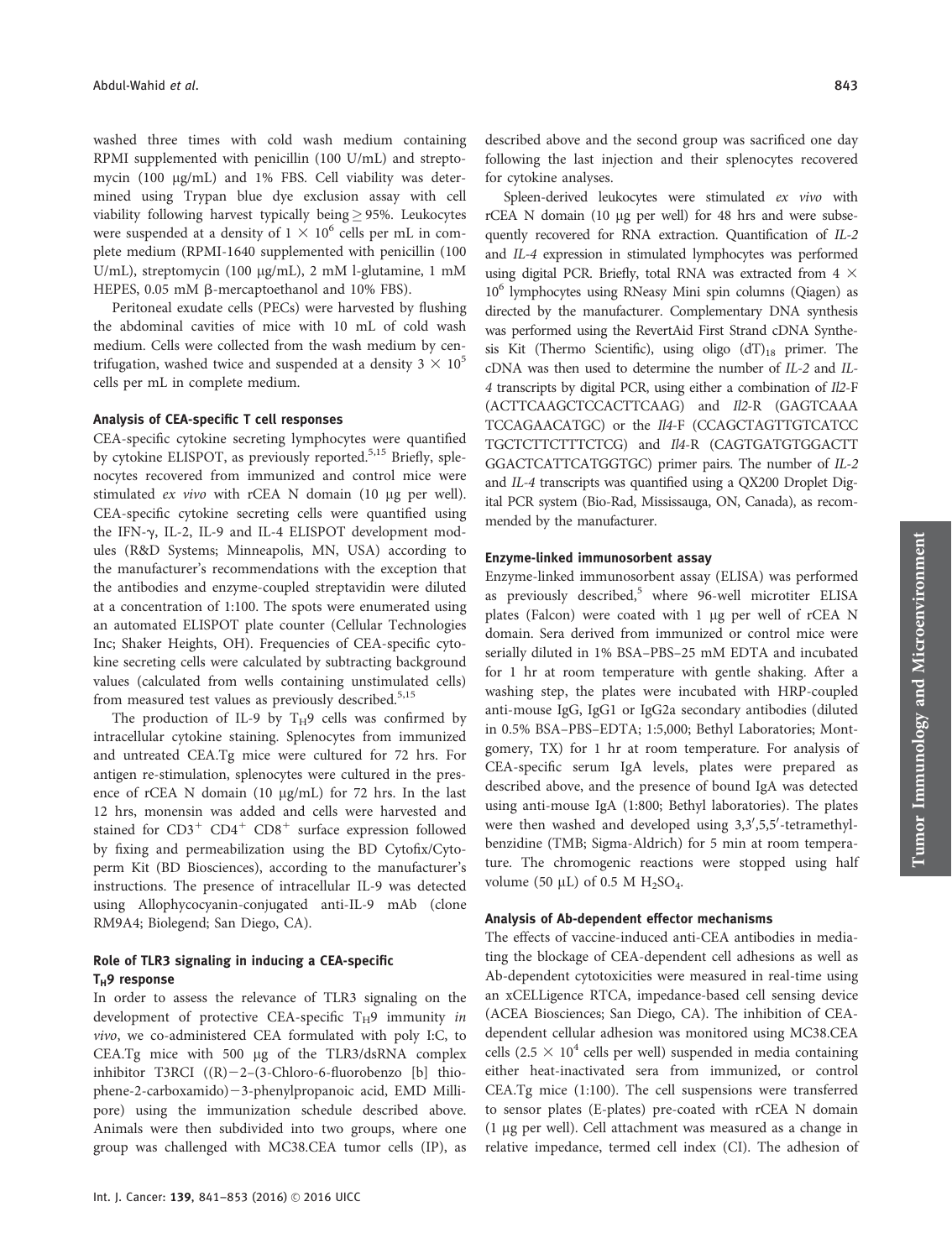non-serum treated MC38.CEA cells served as a positive control for the assay.

Analyses of Ab-dependent killing of tumor cells (ADCC and CDC) were measured using mid-log phase monolayers of MC38.CEA cells grown in wells of E-plates and exposed to medium supplemented with sera (1:100) and either purified leukocytes or complement (1:200 or 1:100, respectively). The growth kinetics and viability of MC38.CEA cells were then monitored by measuring changes in impedance as CI values recorded on an xCELLigence RTCA device. The efficiency of Ab-dependent killing was calculated using the following formula: % Cytotoxicity =  $[(Experimental - Spontaneous)]$  $(Maximal - Spontaneous)]/100\%$ ; where the Experimental, Spontaneous and Maximal values represent changes in CI values as a function of time.<sup>5</sup>

## Multiplex analysis of serum cytokine and chemokine levels

Serum cytokine levels were analyzed using sera collected from immunized or control animals. Specific cytokine levels were quantified using the MILLIPLEX MAP Mouse Cytokine/Chemokine Multiplex Assay kits (EMD Millipore; Toronto, Canada), as suggested by the manufacturer.

#### Analysis of immune serum mast cell modulatory properties

The effect of sera from immunized mice towards mast cells was analyzed by incubating peritoneal leukocytes (3.0  $\times$  10<sup>5</sup>, isolated from naïve mice) in the presence or absence of irradiated MC38.CEA cells  $(1.0 \times 10^5)$  and sera (1:200) from either immunized or control CEA.Tg mice. Following the incubation of co-cultures at  $37^{\circ}$ C for 48 hrs, the cells were harvested and analyzed by flow cytometry for changes in the mast cell population (Gr1<sup>-</sup> FceRI<sup>+</sup> CD117<sup>+</sup>).

## Relevance of vaccine-induced  $T_H9$  response in vivo

The relevance of T cells, IL-9 and mast cells in preventing the implantation of peritoneal tumors was assessed by targeted depletions in vivo. Briefly, vaccinated CEA.Tg mice were subdivided into four groups of five mice. The first group of immunized CEA.Tg mice was treated with an IP injection of 20 mg of a T-cell depleting anti CD3 mAb (clone 145-2C11; BioXCell) on Day 14 post-immunization. The second group of vaccinated CEA.Tg mice was treated with an IP injection of 200 µg of an IL-9 neutralizing mAb (clone 9C1; BioXCell) on days 14 and 17 post-immunization; while a third group of vaccinated mice received an IP injection of 4 mg of sodium cromoglycate (Sigma-Aldrich) on days 14, 17 and 19 post-immunization. The last group of vaccinated CEA.Tg mice was left untreated. In a parallel experiment, vaccinated CEA.Tg mice were treated with an IP injection of either 200 µg of an anti-CD117 mAb (clone ACK2) on Day 14 post-immunization, or 100 µg of an anti-CD4 mAb (clone GK1.5) on days 14 and 17 post-immunization.

To assign the role of T lymphocytes in protecting mice from developing tumor nodules in the peritoneal cavity, T cells were purified from immunized CEA.Tg mice and injected into the tail vein of immunologically naïve recipient CEA.Tg mice. T lymphocytes were purified by negative selection from single cell suspensions of total spleen leukocytes, collected from immunized CEA.Tg mice using the EasySep mouse T cell enrichment kit (StemCell Technologies; Vancouver, Canada), as recommended by the manufacturer. All animals were challenged with MC38.CEA (2.0  $\times$  10<sup>5</sup>; IP) on Day 15 post-immunization. Tumor burdens were compared between immunized and control animals, post-mortem, 21 days following tumor challenge.

## Statistics and data analysis

Collected data sets were analyzed for significance by ANOVA and the individual groups were compared using Student-t test. All statistical analyses and graphs were generated using PRISM (version 5.01; Graph Pad Software for Science, San Diego, CA). Significance was accepted when  $p \leq 0.05$ .

#### Results

# The vaccine-induced production of IL-9 leads to the efficient prevention of tumor implantation

In a previous study, we reported the prevention of tumor engraftment in the lungs and peritoneal cavity of naïve CEA transgenic (CEA.Tg) mice through the IP vaccination of mice with a recombinant carcinoembryonic antigen (CEA) IgV N domain (rCEA N domain) and the TLR-3 ligand poly I:C. $5$  We originally postulated that the generated CEAspecific antibodies were sufficient to prevent the implantation of disseminated tumor cells in vivo based on our observation that immunity was produced upon adoptively transferring either B-cells or sera, derived from vaccinated mice, into naïve animals.<sup>5</sup> However, vaccination protocols combining the CEA N domain antigen with alum or squalene yielded comparable CEA N domain-specific antibody levels in CEA.Tg mice displaying anti-adhesive as well as cytotoxic properties (Figs. 1a–1d), but failed in preventing tumor implantation (Fig. 1e). On the other hand, the majority of CEA.Tg mice receiving rCEA N domain mixed with poly I:C (IP) were protected against the development of peritoneal tumor masses (Fig. 1).

# Correlation between  $T_H$ 9 response and the efficient prevention of tumor engraftment

The abovementioned findings led us to investigate differences in vaccine-induced T-cell responses, which would provide a rationale for the observed differences in outcomes of tumor challenge experiments. In preliminary experiments, blood was sampled from vaccinated and control CEA.Tg mice 16 hrs following the last immunization step in order to compare differences in serum cytokine levels. Surprisingly, serum derived from CEA.Tg mice immunized with rCEA N domain mixed poly I:C had substantially higher levels of IL-9 compared to non-immunized or mice immunized with either rCEA formulated with Alum or Squalene (data not shown). The relationship

Tumor Immunology and Microenvironment

Tumor Immunology and Microenvironment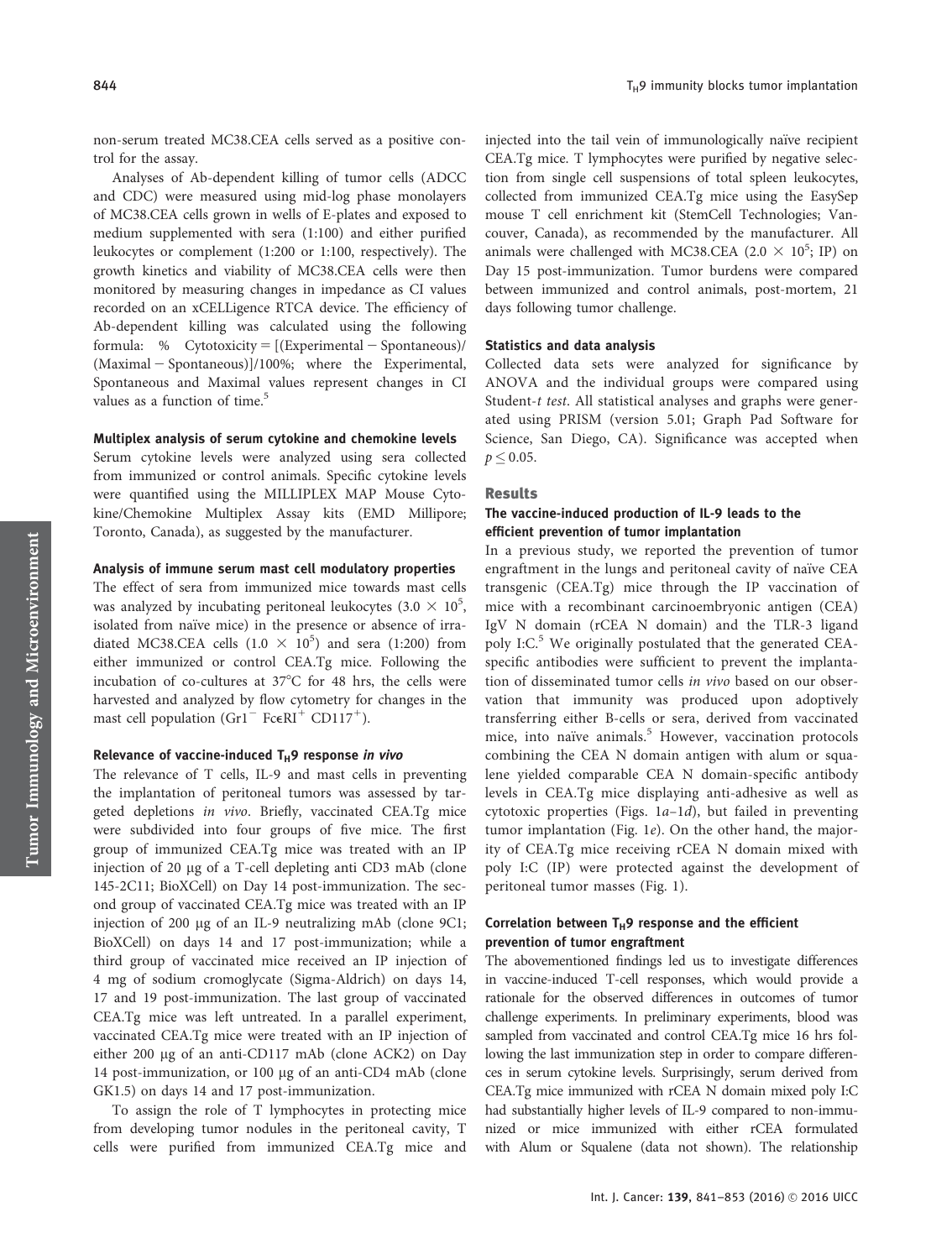

Figure 1. Vaccine-induced CEA N domain-specific antibodies are not sufficient to fully prevent the engraftment of disseminated tumor cells in vivo. (a) Administration of rCEA N domain formulated with either Poly I:C (IP), a squalene-based oil-in-water nano-emulsion (IM) or Alum (SC) engenders CEAspecific IgG antibodies. (b) Sera from mice immunized with either Squalene or poly I:C inhibit CEA-mediated adherence of MC38.CEA cells to CEA-coated surfaces. Asterisk denotes statistical significance ( $p \le 0.05$ ) when compared with samples treated with sera from non-immunized CEA.Tg mice; Student-t test. Sera from animals vaccinated with rCEA N domain mixed with either Alum, squalene or poly I:C display ADCC (panel c) and CDC (Panel d) toward CEA-expressing murine MC38 colorectal cancer cells (MC38.CEA). (e) Vaccination of CEA.Tg mice with rCEA N domain mixed with poly I:C was significantly more effective than rCEA N domain formulated with either Alum (SC) or a squalene-based nano-emulsion (IM) in preventing the establishment of peritoneal tumor nodules. \* Denotes statistical significance ( $p \le 0.001$ ) compared to non-immunized CEA.Tg mice. Statistical significance was determined using one way analysis of variance and individual groups were compared using the Student-t test.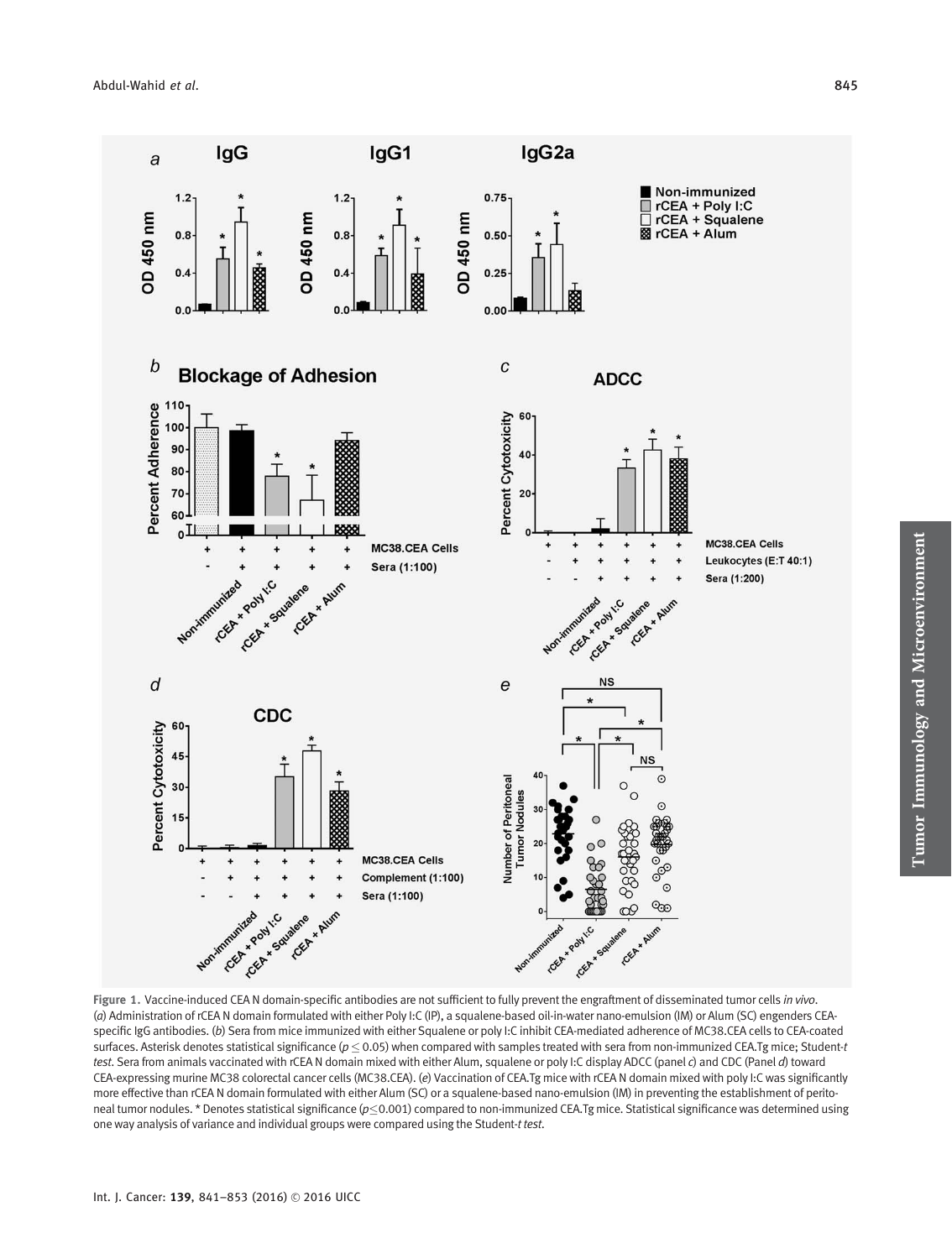

Figure 2. Identification of serum cytokines and chemokines correlating with efficient prevention of tumor engraftment. (a) Experimental outline. (b) Comparison of peritoneal tumor burdens with the cytokine/chemokine levels in sera of protected (vaccinated with rCEA N domain mixed with poly I:C) and non-protected (vaccinated with rCEA N domain mixed with either Squalene or Alum) immunized CEA.Tg mice with non-immunized animals, 15 days post-tumor challenge. Vaccinated mice protected from tumor implantation show a distinct increase in the levels of serum IL-9, IL-5, IL-12p70, and IL-1ß but have a substantially reduced level of MCP-1, TNF- $\alpha$ , LIF, IP-10 and IL-6. Quantification of serum cytokine/chemokine levels was done using the MILLIPLEX MAP 32 cytokine-chemokine Multiplex assay (EMD Millipore). Each histogram bar represents the mean value of individual mice  $(n = 5-10)$ .

between the observed surge in IL-9 production and protection against tumor implantation was subsequently investigated by quantifying serum cytokine and chemokine levels as well as peritoneal tumor burdens in CEA.Tg mice receiving an immunization combining rCEA N domain with either poly I:C (IP), Alum (SC) or Squalene (IM). As shown in Figures 1e and 2b,  $\geq$  60% of animals vaccinated IP with the rCEA N domain and

poly I:C displayed no/low number of peritoneal murine MC38.CEA tumor nodules, while the remaining animals receiving either rCEA N domain formulated with either Alum or Squalene or nonvaccinated CEA.Tg mice harbored significant tumor burdens (Fig. 2b). Furthermore, the observed low tumor burden coincided with an increase in serum IL-9, IL-5, IL- $12p70$ , as well as IL-1 $\beta$ ; but a substantially reduced level of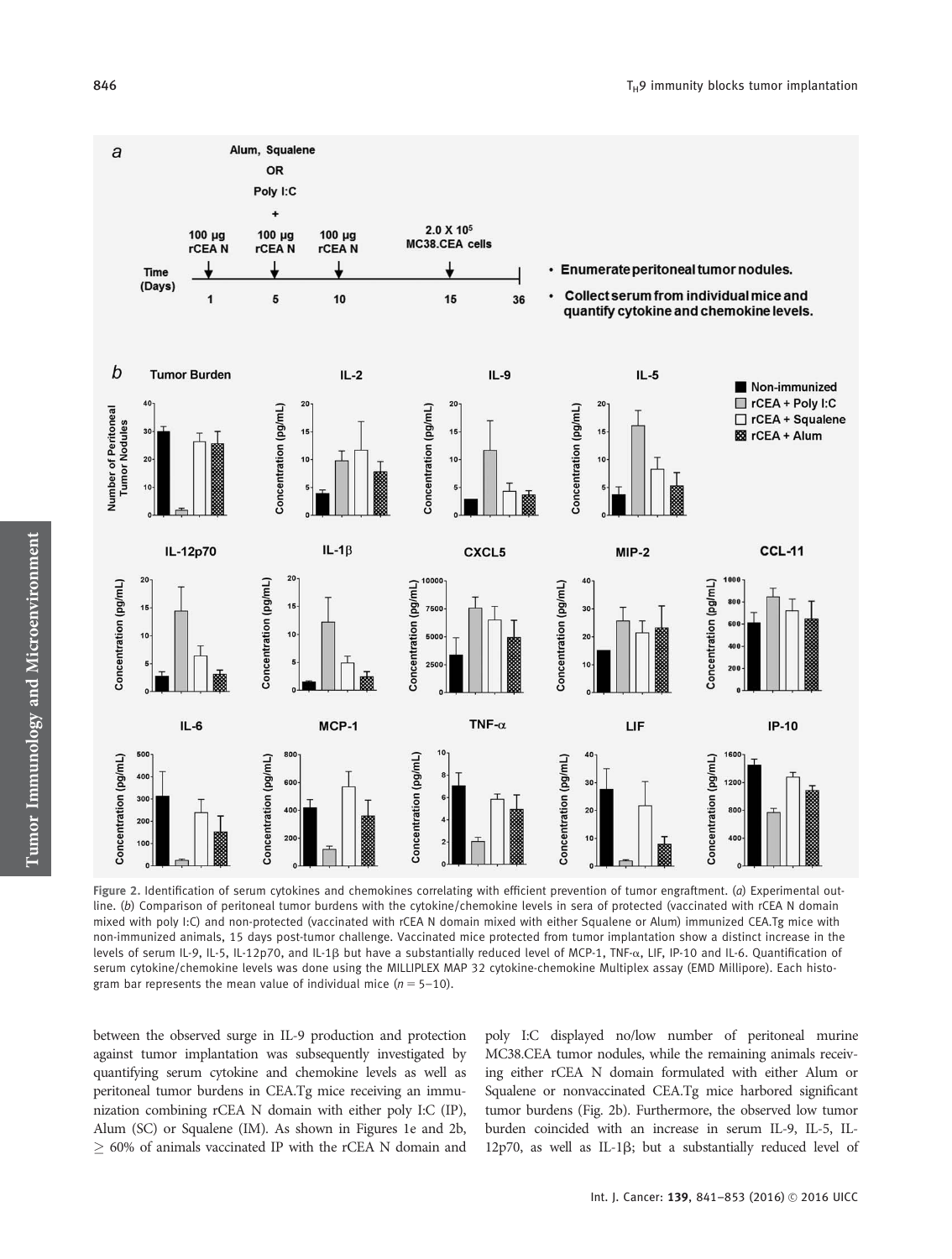

Figure 3. Vaccination of CEA.Tg mice with rCEA N domain mixed with poly I:C results in the production of CEA N domain-specific T<sub>H</sub>9 cells. (a) Enumeration of rCEA-specific IL-2, IL-9, IL-4 and IFN-g spot forming units (DSFUs) from immunized and control mice as measured by cytokine ELISPOT. Histogram bars represent averaged  $\Delta$ SFU values measured from two independent immunization trials (n = 3 per group). The number of Ag-specific cytokine secreting lymphocytes (ASFUs) was calculated by subtracting background values (from wells containing unstimulated cells) from measured values in treated groups. Asterisk denotes statistical significance ( $p \le 0.05$ ; Student-t-test) when compared with the frequency of CEA-specific cytokine secreting cells derived from non-immunized CEA.Tg mice. (b) Intracellular cytokine staining of IL-9 in CEA–specific CD3+ CD4+ lymphocytes. Splenocytes from immunized and control mice were stimulated, in vitro, with rCEA N domain (10  $\mu$ g/mL) for 72 hrs, followed by staining for IL-9 production in T<sub>H</sub> lymphocyte populations. (c) Comparison of the number of CEAspecific IL-9 producing T<sub>H</sub> cells between immunized and control mice. \* Denotes statistical significance ( $p < 0.05$ ) when compared to nonimmunized CEA.Tg mice. Statistical significance was determined using the Student-t test, with Welch's Correction.

LIF, IP-10, MCP-1, VEGF, TNF- $\alpha$  and IL-6 (Fig. 2b). These observations suggested that an intraperitoneal administration of rCEA N domain mixed with poly I:C leads to IL-9 production. However, it has been reported that IL-9 can be produced in a manner, that is, antigen-independent.<sup>16</sup> Therefore, we performed ELISPOT assays to confirm that the above observations were Ag-specific. Consistent with the abovementioned results, immunization of CEA.Tg mice with rCEA N domain mixed with poly I:C generated CEA-specific IL-9 secreting T cells whose frequencies  $(\sim 20 \text{ SFUs})$  were higher than CEA-specific IL-4 or IFN- $\gamma$  secreting cells ( $\sim$ 10 SFUs; Fig. 3a). In addition, higher numbers of IL-9 producing  $CD3+CD4+T$  lymphocytes were detected in cultures of splenocytes isolated from vaccinated mice and re-stimulated with rCEA N domain (Figs. 3b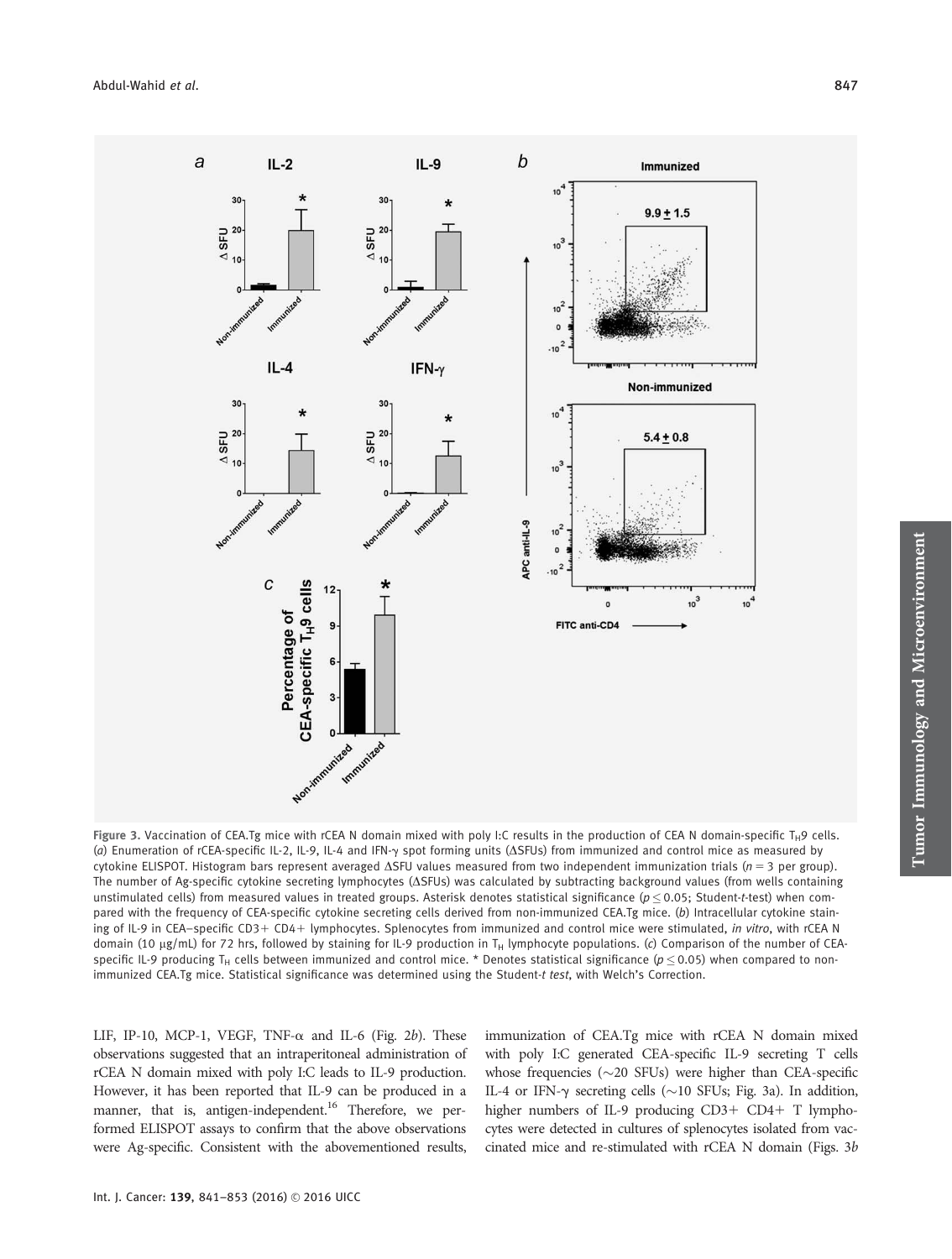

Figure 4. Prevention of tumor engraftment depends on mast cells. (a) Addition of serum from immunized mice to peritoneal exudate cells (PECs) is sufficient to induce an expansion of mast cells. PECs were purified from naïve mice and cultured for 48 hrs in the presence of a combination of irradiated MC38.CEA cells and/or pooled sera (1:200) isolated from either immunized or nonimmunized CEA.Tg mice. The number of mast cells (Gr1<sup>-</sup> FceRI<sup>+</sup> CD117<sup>+</sup>) was quantified by flow cytometry. (b) Reversal of vaccine-imparted protection against tumor implantation through the neutralization of T<sub>H</sub>9 immunity. Adoptive transfer of T cells from immunized mice into naïve animals was performed 3 days prior to the injection of 2.0  $\times$  10<sup>5</sup> MC38.CEA cells (IP). Depleting/neutralizing treatments were initiated one day prior to tumor challenge and continued throughout the first three days post-tumor engraftment. Peritoneal tumor nodules were enumerated in vaccinated and control animals. Mice were divided into groups, wherein a subset received an intravenous bolus of  $2.0 \times 10^6$  T cells purified from immunized animals. The remaining groups were treated with a CD3-depleting mAb, an IL-9 neutralizing mAb, or injected with a mast cell stabilizer (cromoglycate). C. Targeted depletion of either mast cells or  $T_H$  cells abrogate vaccine-imparted immunity. Vaccinated CEA.Tg mice were treated with either an anti-CD117 or anti-CD4 mAbs prior to tumor challenge. The number of peritoneal tumor nodules was compared between vaccinated and control animals, revealing the reversal of vaccine-elicited protection to levels comparable to those observed in non-immunized mice. NS, not statistically significant when compared to non-immunized CEA.Tg mice. \* Denotes statistical significance  $(p \le 0.001)$  compared to non-immunized CEA.Tg mice. Statistical significance was determined using one way analysis of variance and individual groups were compared using the Student-t test.

and 3c). Together, these findings confirmed that the administration of rCEA with poly I:C led to the development of CEAspecific  $T_H$ 9 cells.

#### Vaccine-imparted protection depends upon mast cells

The cytokine/chemokine expression pattern observed in vaccinated animals displaying protection against peritoneal tumor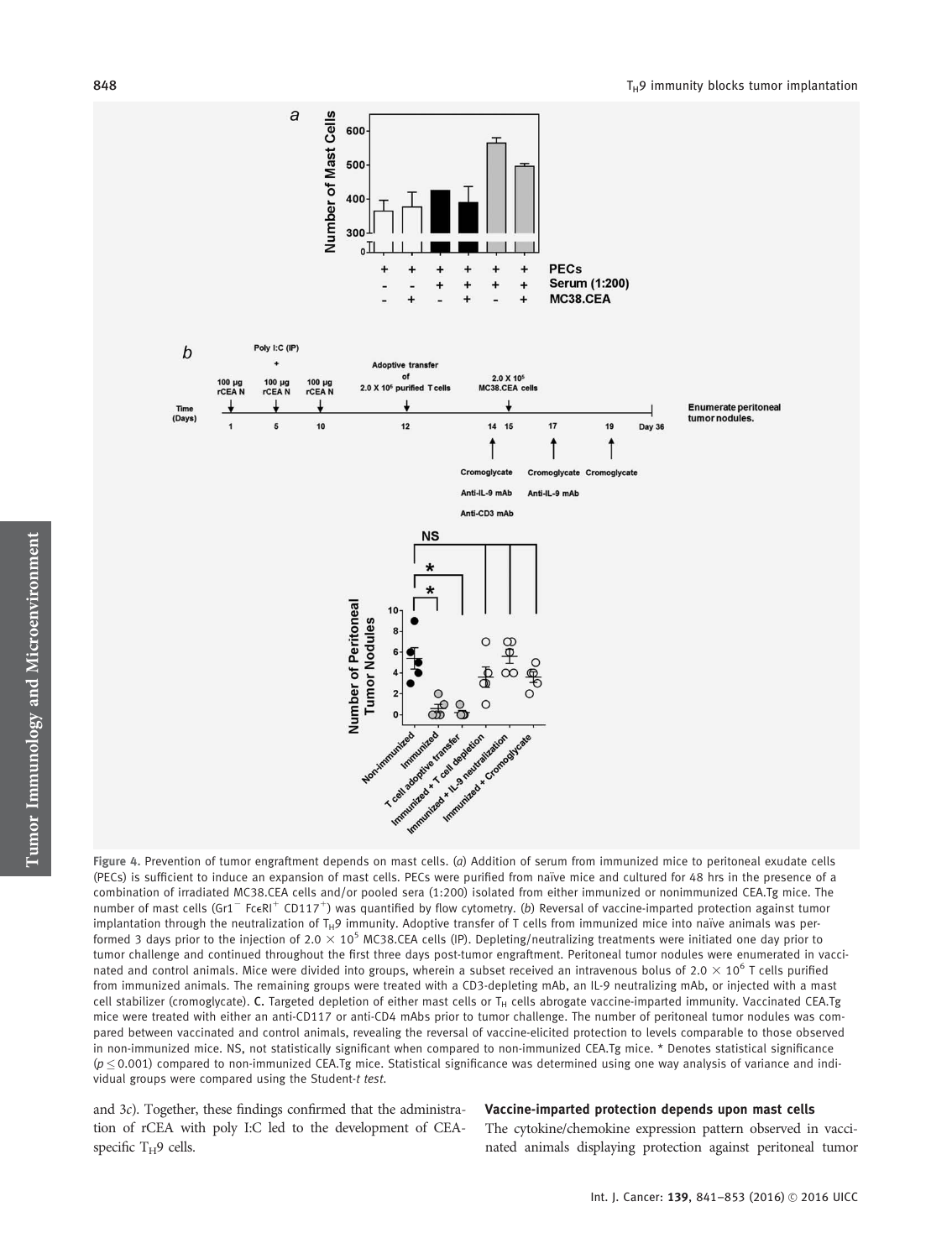

Figure 4. Continued

establishment is reminiscent of immune responses that are normally observed in either mast cell-mediated graft rejections or expulsion of parasitic helminthes.<sup>17–20</sup> As such, we sought to establish the relevance of mast cells in preventing tumor cell implantation. Exposing peritoneal exudate cells (PECs) from naïve mice to pooled sera from (protected, responders) immunized CEA.Tg animals was sufficient to trigger an expansion of mast cells, independently of the presence of murine MC38.CEA target cells, in vitro (Fig. 4a). We subsequently monitored the importance of vaccine-stimulated T cells, IL-9 and mast cells in protecting CEA.Tg mice from murine MC38.CEA cells implanted in their peritoneal cavity (Fig. 4b). Specifically, transferring T lymphocytes from vaccinated animals into naïve CEA.Tg recipients followed by a tumor challenge with  $2 \times 10^5$ MC38.CEA cells (Fig. 4b) led to the absence of tumor nodules or a low tumor burden that was comparable to the vaccinated

animals. This finding was confirmed by the reversal of vaccineimparted protection in immunized mice through the depletion of T cells with an anti CD3 mAb (Fig. 4b).

Additionally, vaccinated CEA.Tg mice were subdivided into groups, wherein one group of vaccinated CEA.Tg mice, the circulating levels of IL-9 were decreased through the administration of an anti-IL-9 mAb; while another group of vaccinated animals received cromoglycate administration, in order to pharmacologically inhibit mast cells activity in vivo (Fig. 4b). These treatments were given before and/or after tumor challenge to monitor their impact on the engraftment of disseminated MC38.CEA tumor cells. As expected, the neutralization of IL-9 (during the initial stages of tumor implantation) in vaccinated CEA.Tg mice resulted in a reversal of vaccine-imparted protection (Fig. 4b). Similarly, the administration of cromoglycate to vaccinated CEA.Tg mice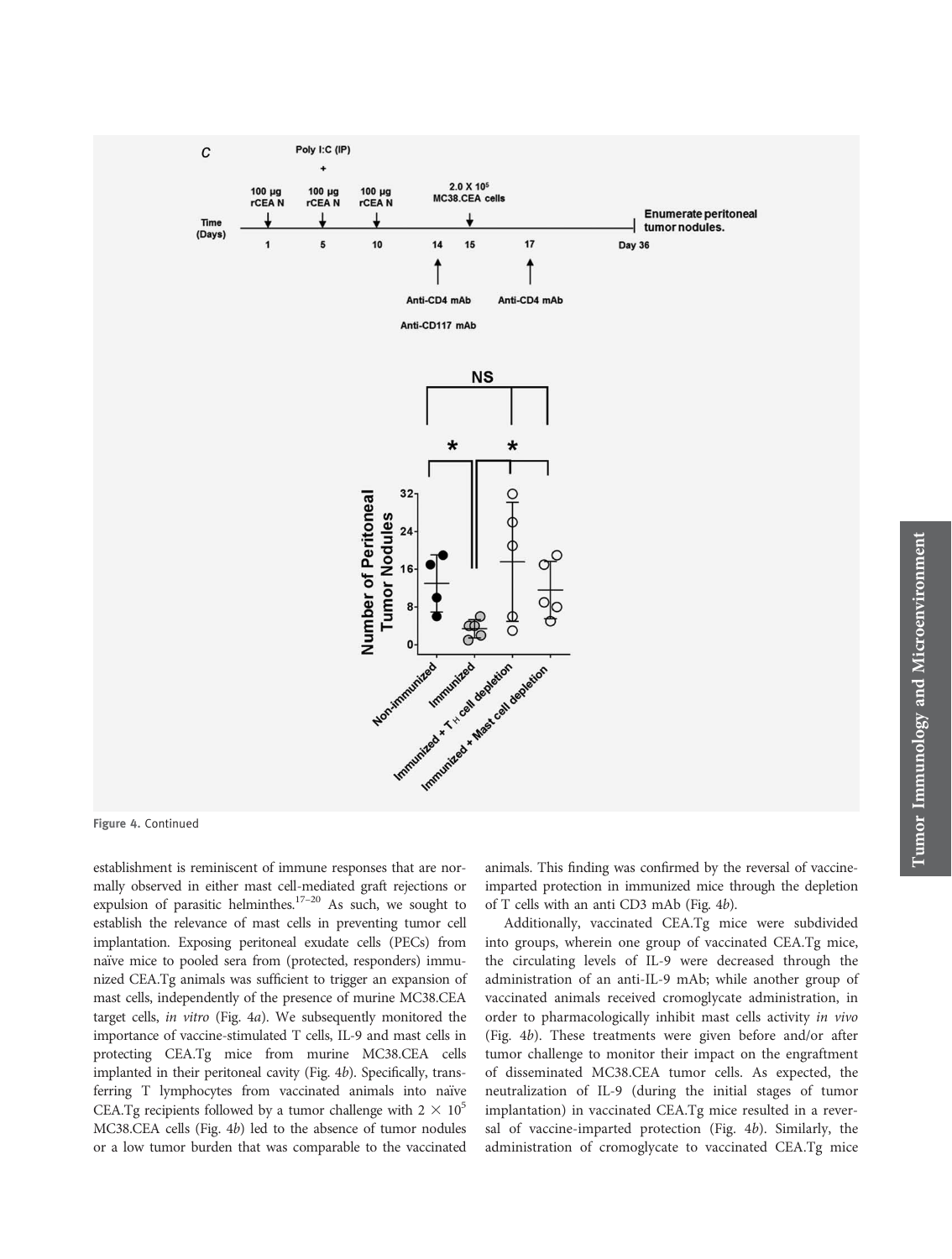

Figure 5. Requirement for TLR3 signaling during vaccination for inducing T<sub>H</sub>9 immunity. Pharmacological interference with TLR3 signaling shifts the vaccine generated immune response from a T<sub>H</sub>9 towards a T<sub>H</sub>2 profile. (a) Quantification of CEA-specific IL-2 expression levels by digital droplet PCR. (b) Quantification of CEA-specific IL-4 expression levels by digital droplet PCR. Splenocytes from immunized and control CEA.Tg mice were stimulated with rCEA N domain (10  $\mu$ g/mL) for 48 hrs, followed by RNA extraction. (c) Quantification of the levels of CEA-specific serum IgA levels confirms the shift of CEA-specific immunity towards a T<sub>H</sub>2 profile, following the inhibition of TLR3 signaling. \* Denotes statistical significance ( $p \le 0.001$ ) compared to non-immunized CEA.Tg mice. Statistical significance was determined using the Student-t test.

rendered immunized animals susceptible to developing abdominal tumor nodules (Fig. 4b). In a parallel experiment, vaccine imparted protection was attenuated in immunized CEA.Tg mice upon the administration of either an anti-CD117 or an anti-CD4 mAbs to deplete mast cells or  $T_H$ cells, respectively, prior to tumor challenge (Fig. 4c). Together, these observations confirm the importance of mast cells as effector cells in the rejection of implanting tumors.

# Dependence of protective  $T_H$ 9 immunity on the engagement of TLR3 signaling

The detection of protective CEA-specific  $T_H$ 9 immunity following the administration of rCEA N domain and poly I:C led us to investigate the relative importance of TLR3 signaling during immunization, as poly I:C is known to signal through RLRs as well as TLR3. Pharmacological inhibition of TLR3/dsRNA complex through the co-administration of T3RCI ((R)-2–(3- Chloro-6-fluorobenzo [b] thiophene-2-carboxamido)-3-phenylpropanoic acid) resulted in shifting the vaccine-induced immune response towards a  $T_H2$  response (Figs. 5a and 5b). As shown in Figure 5 (panels A-C), animals receiving T3RCI had substantially higher CEA-specific IL-4 as well as CEAspecific serum IgA, an Ig marker of  $T_H2$  polarization in vivo,<sup>21</sup> than animals vaccinated with rCEA N domain mixed with poly I:C. An additional consequence of including T3RCI in the vaccine formulation was the partial loss of the vaccine-imparted protection (Fig. 6). Specifically, the majority of CEA.Tg mice receiving the vaccine formulation containing T3RCI displayed an increased number of peritoneal tumor nodules as well as a higher cumulative volume of peritoneal tumor nodules (Fig. 6) panels B and C). As summarized by Figure 6d, pharmacological interference with TLR3 signaling during vaccination resulted in a significantly lower number of tumor free mice, as compared to vaccinated CEA.Tg mice. Taken together, these findings highlight the importance of TLR3 signaling in inducing a protective  $T_H$ 9 immune response.

# **Discussion**

In this study, we demonstrated that a specific  $T_H$ 9 immune response towards a tumor-associated antigen (TAA), namely the IgV N domain of CEA, can be induced in CEA transgenic mice when combined with a TLR3 ligand such as poly I:C, and delivered through a simple vaccination protocol. This response served a pivotal role in preventing the engraftment of disseminated tumor cells in immunocompetent mice. The development of a vaccine-mediated,  $T_H$ 9 immune response represents a mechanistically distinct approach of inducing an effective anti-tumor response through vaccination than present approaches centered on mounting cellmediated  $(T_H1)$  and CTL immune responses using vaccine formulations composed of either dendritic cells preloaded with predicted T-cell epitopes or recombinant viruses delivering the full-length molecule.4,5,8–12

This study provides the first example of how to induce a TAA-specific,  $T_H$ 9 immune response through vaccination, in generating protective immunity in recipient transgenic mice, as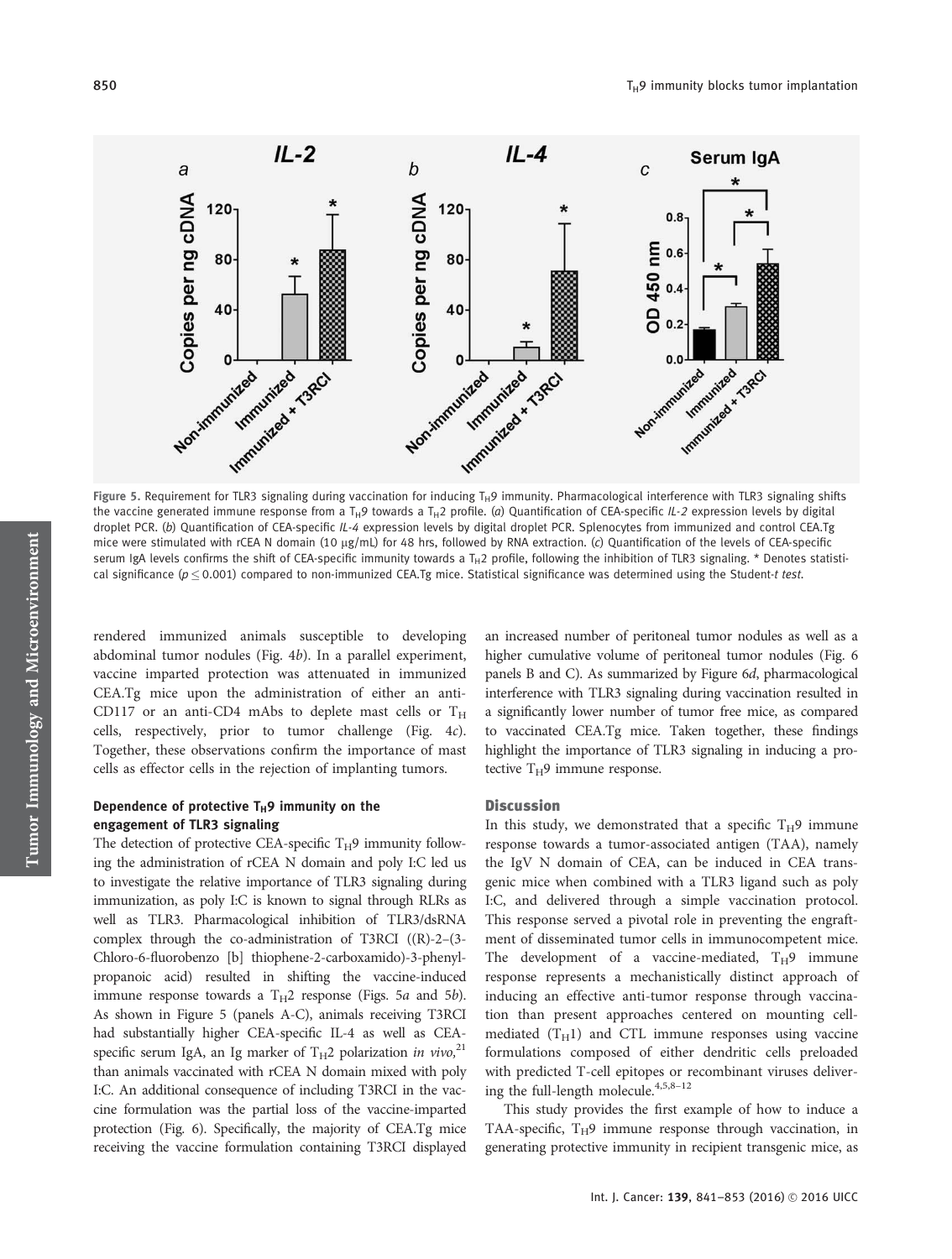

Figure 6. Pharmacological interference with TLR3 signaling hampers vaccine-imparted protection. (a) Experimental outline. (b) Enumeration of peritoneal tumor nodules in CEA.Tg mice receiving rCEA N domain mixed with either poly I:C alone or poly I:C and T3RCI (a TLR3/dsRNA complex inhibitor). (c) Inclusion of T3RCI during vaccination resulted in recipient mice displaying an increased number of peritoneal tumor nodules as well as a higher cumulative volume of peritoneal tumor nodules. (d) Bar graph showing the reduction in the percentage of tumor free animals as a consequence of including T3RCI in the vaccine formulation. NS, not statistically significant. \* Denotes statistical significance ( $p \le 0.05$ ) compared to non-immunized CEA.Tg mice. \*\* Denotes statistical significance ( $p \le 0.05$ ) compared to vaccinated CEA.Tg mice. Statistical significance was determined using the Student-t test.

defined by the blockage of tumor cell implantation and the proliferation of tumor nodules (Figs. 1–5). The expression of IL-9 was originally linked to the development of chronic  $T_H2$  immune responses and often associated with either the clearance of nematode parasites<sup>22–24</sup> or chronic asthma.<sup>24–26</sup> However, IL-9 expressing T helper cells are now described as a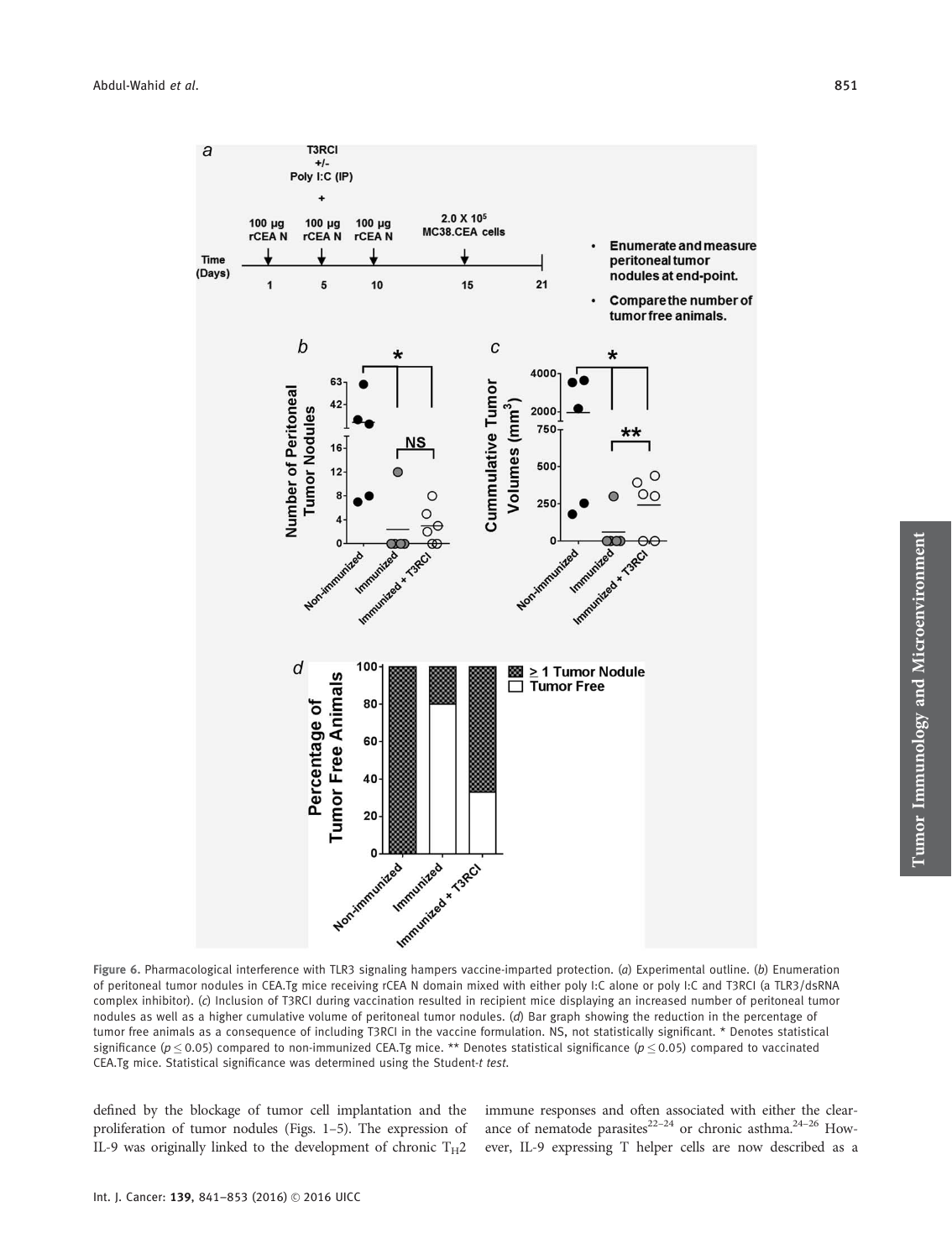distinct subset of  $T_H$  cells (designated  $T_H$ 9) that contribute to pro-inflammatory conditions through the regulation of il9 gene expression by IRF4 or PU.1 transcription factors.<sup>24,27,28</sup> The role of  $T_H$ 9-derived IL-9 remains controversial in the context of tumor immunology. Hoelzinger and colleagues suggested that neutralization of IL-9 helped alleviate tumor burdens<sup>29</sup> while other studies suggested a beneficial (protective) role for IL-9 against B16 melanoma cells through a multivariate effector response.<sup>30,31</sup> Importantly, Purwar et al. suggested that  $T_H$ 9 cells mediate anti-tumor immunity either through a  $T_H$ 9 effector function, involving Granzyme B, or through mast cell dependent mechanisms. $31$  A second study by Lu et al. argued that IL-9-dependent tumor rejection is mediated through the  $T_H$ 9-induced recruitment of CCR6+ CD8+ T cells into the tumor microenvironment, which in turn target tumors through classic CTL mechanisms.<sup>30</sup> The disparity in observations is likely due to differences in the animal models used as well as differences in the effector mechanism(s) responsible for tumor rejection. In this study, we generated a protective CEA N domain-specific  $T_H$ 9 response through a simple vaccination protocol that blocks the intraperitoneal implantation of murine colorectal MC38.CEA cells expressing CEA as a transgene [Ref. 5; as well as this study]. Our findings support a beneficial role for IL-9 in rejecting tumor cell engraftment in a manner involving the participation of mast cells.30,31 More importantly, this study provides the first example of a simple method to induce a TAA-specific  $T_H$ 9 immune response through vaccination.

It is presently unclear how  $CD4^+$  T cells develop into  $T_H$ 9 cells, in vivo. A recent report suggested that the development of  $T_H$ 9 immunity arises from a failure to mount a  $T_H$ 17 response.<sup>31</sup> In vitro, the addition of a combination of TGF- $\beta$  and IL-4 can yield IL-9 producing CD4+ cells by down regulating the DNA-binding inhibitor Id3, thereby allowing for an enhancement in the binding of the transcription factors E2A and GATA-3 to the il9 promoter region.29,30,32 A recent study suggested that the stimulation of glucocorticoid-induced tumor necrosis factor receptor (TNFR)-related protein (GITR) signaling favors the development of  $T_H$ 9 cells in vivo.<sup>33</sup> In both instances, the developed  $T_H$ 9 cells lack Ag-specificity and are prone to conversion to a different T<sub>H</sub> polarity once introduced in vivo.<sup>29,30</sup> This study demonstrates for the first time that the vaccine-induced, rCEA N domain-specific  $T_H$ 9 response was generated through the engagement of TLR3 signaling, since the substitution of the poly I:C with other adjuvants yielded comparable CEA N domain-specific antibody titers but only delayed tumor growth (Fig. 1). For instance, squalene- and alumbased formulations are known to mount Ag-specific  $T_H$ 2 immunity by inducing the secretion of chemokines (such as MCP-1, MIP-1 $\alpha$ , MIP-1 $\beta$ , and IL-8) which recruit and help maturate Ag-presenting cells into MHC II+ CD86+ cells.<sup>34</sup> In contrast, the TLR-3 ligand poly I:C triggers a potent TLR-3/RLR signaling in APCs, which results in the expression of pro-inflammatory signals as well as type I interferons<sup>35,36</sup> that foster an environment conducive to the development of  $T_H$ 9 cells.<sup>16,24,28</sup> As reported here, the inclusion of T3RCI ((R)-2–(3-Chloro-6-fluorobenzo [b] thiophene-2 -carboxamido)-3-phenylpropanoic acid) in the vaccine formulation, an agent that interferes with the TLR-3-dsRNA complex, $37$ resulted in shifting the vaccine-engendered immune response toward a  $T_H2$  response (Figs. 5-c) as well as reducing the number of tumor-free CEA.Tg mice (Fig. 6).

The observed surge in IL-5, IL-12p70, CXCL-5, CCL-11, MIP-2 as well as IL-1 $\beta$  in sera taken from protected (vaccinated) CEA.Tg mice (Fig. 2) suggested the involvement of mast cells. A number of reports have indicated a positive correlation between an increase in mast cell infiltration of tumor sites and positive prognosis in cancer.<sup>38-42</sup> In this study, mast cells were found to play a critical role in preventing tumor implantation (Fig. 4). Their association with  $T_H$ 9-based antitumor immunity was further substantiated by the reversal of vaccine-imparted protection through the depletion of  $CD4^+$ T cells, mast cells, as well as neutralization of either IL-9 or the pharmacological inhibition of mast cell degranulation, using cromoglycate (Fig. 4). In the context of auto-immunity, the secretion of IL-9 by pro-inflammatory  $T_H$ 17 cells exacerbates experimental autoimmune encephalitis.<sup>43</sup> We did not detect changes in IL-17 serum levels in vaccine-protected CEA.Tg mice (Supporting Information Fig. 2). Taken together, the findings presented in this study point to the existence of an alternate tumor rejection/expulsion mechanism, involving mast cells, paralleling the mechanisms reported for graft rejection<sup>17,18,44</sup> as well as the IL-9 dependent eradication of parasitic nematodes.<sup>19,20</sup> This study suggests that this  $T_H$ 9-dependent tumor rejection mechanism could be exploited for the purpose of developing vaccine therapies targeting tumor dissemination and engraftment.

#### Acknowledgements

The authors wish to thank Drs. Tania Watts, Neil Berinstein, and Reginald Gorczynski for their critical reading of the manuscript, Dr. J. Schlom for providing the MC38.CEA cell line and Dr. W. Zimmerman for providing the CEA.Tg mice. The authors also acknowledge Drs.Yutaka Amemiya and Arun Seth, from the Sunnybrook Research Institute Genomics Core Facility, for help with digital RT-PCR. The authors of this study declare no conflict of interest.

## Author Contributions

A.A.W. and J.G. conceived the study, designed the experiments and wrote the manuscript. AAW performed all experiments. A.A.W., M.C. and M.A. expressed and purified the antigen used in immunization trials. A.A.W. and M.T. managed the transgenic mouse colony and performed the immunization trials. A.A.W., A.P. and E.H. performed postmortem analysis of vaccinated animals. J.E.S. and S.G.-O. contributed with reagents and help. A.A.W. and M.S. performed the analysis of serum cytokines by Milliplex. A.A.W. and A.P. performed the analysis by flow cytometry.

Tumor Immunology and Microenvironment

Tumor Immunology and Microenvironment